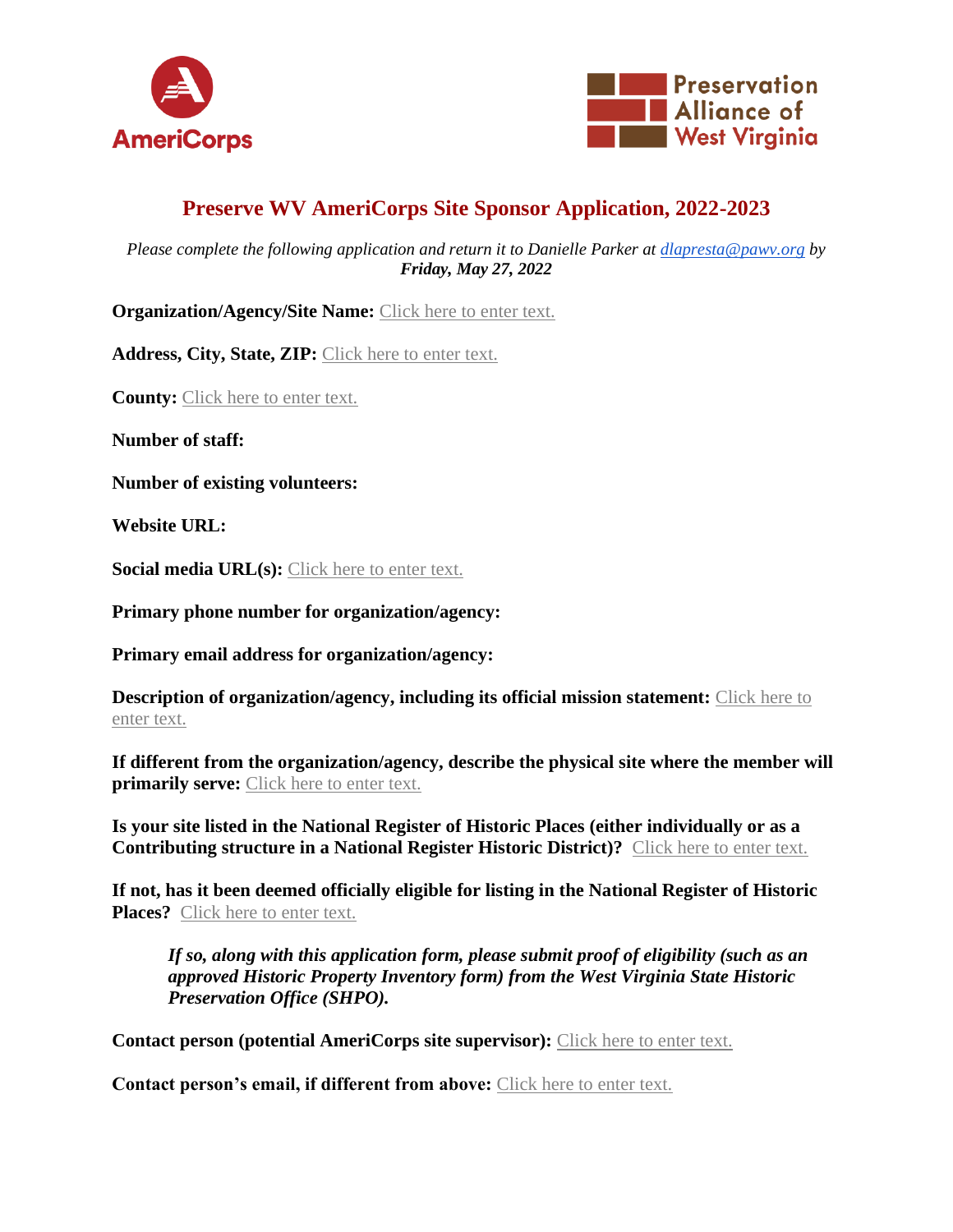**Contact telephone number, if different from above:** Click here to enter text.

**Requested Member Type (check the box):**

☐Full-time, 1700 hours/year

☐Part-time, 900 hours/year (will likely be a college student)

Mark with an "X" if the site requests more than one member. Put figures below.

\_\_\_\_ full-time member(s)

 $\frac{1}{\sqrt{1-\frac{1}{c}}}$  half-time member(s)

**1. Describe your organizational and/or community needs. How will your organization/agency and/or community benefit from an AmeriCorps member's service? What problems are you trying to solve by having an AmeriCorps service member? How did you identify these needs?**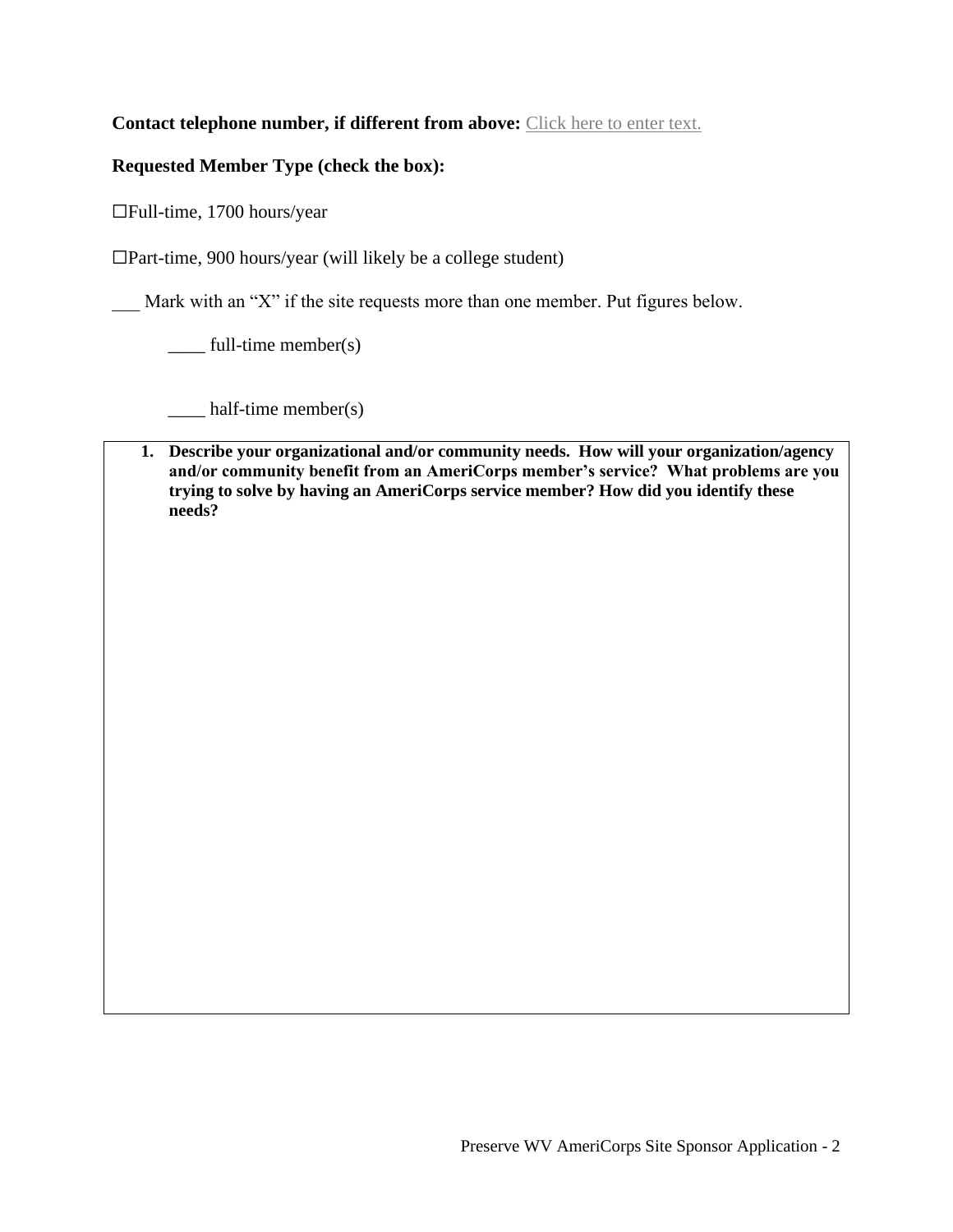**2. During the recruitment process, PAWV will provide applicants with descriptions of the specific service opportunities available. Please begin developing that crucial scope of service for your site by identifying tasks the member will be assigned to complete. What is the timeline for each activity? What benchmarks do you expect of this person? How will these tasks help you meet certain needs, solve identified problems, or attain mission-driven goals? If you have previously benefited from a Preserve WV AmeriCorps member, how will you build upon that member's service activities? (Bullet points are preferred for each task.)**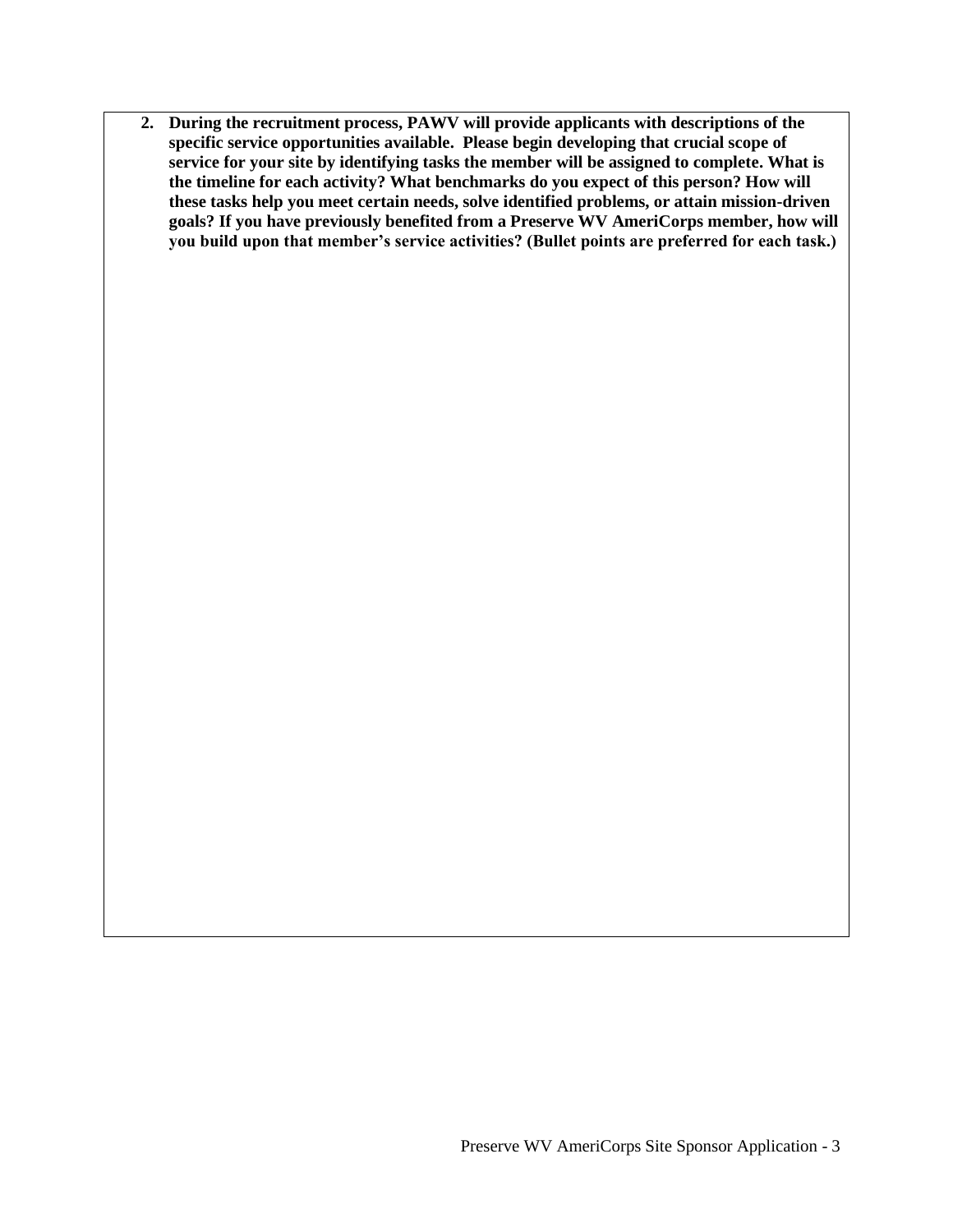**3. What funding do you have available for the cash match sponsorship for the member? What is your organizational capacity for supervising the member? Where will the AmeriCorps member have an office?** 

## **Additional Questions:**

A. **What was the first service year your organization/agency hosted Preserve WV AmeriCorps members?**

 $\square$ 2013-2014  $\square$ 2014-2015  $\square$ 2015-2016  $\square$ 2016-2017 ☐2017-2018 ☐2018-2019 ☐2019-2020 ☐2020-2021 ☐2021-2022 ☐We have never hosted a Preserve WV AmeriCorps member

- **B. If you previously had a Preserve WV member or members, what specific historic resources did the member(s) help preserve (or help increase the usage of) during previous service years?**
- **C. If applicable, what was your total site attendance in the year prior to your site having a member?**
- **D. How many volunteers did your site have that year prior to having a member?**